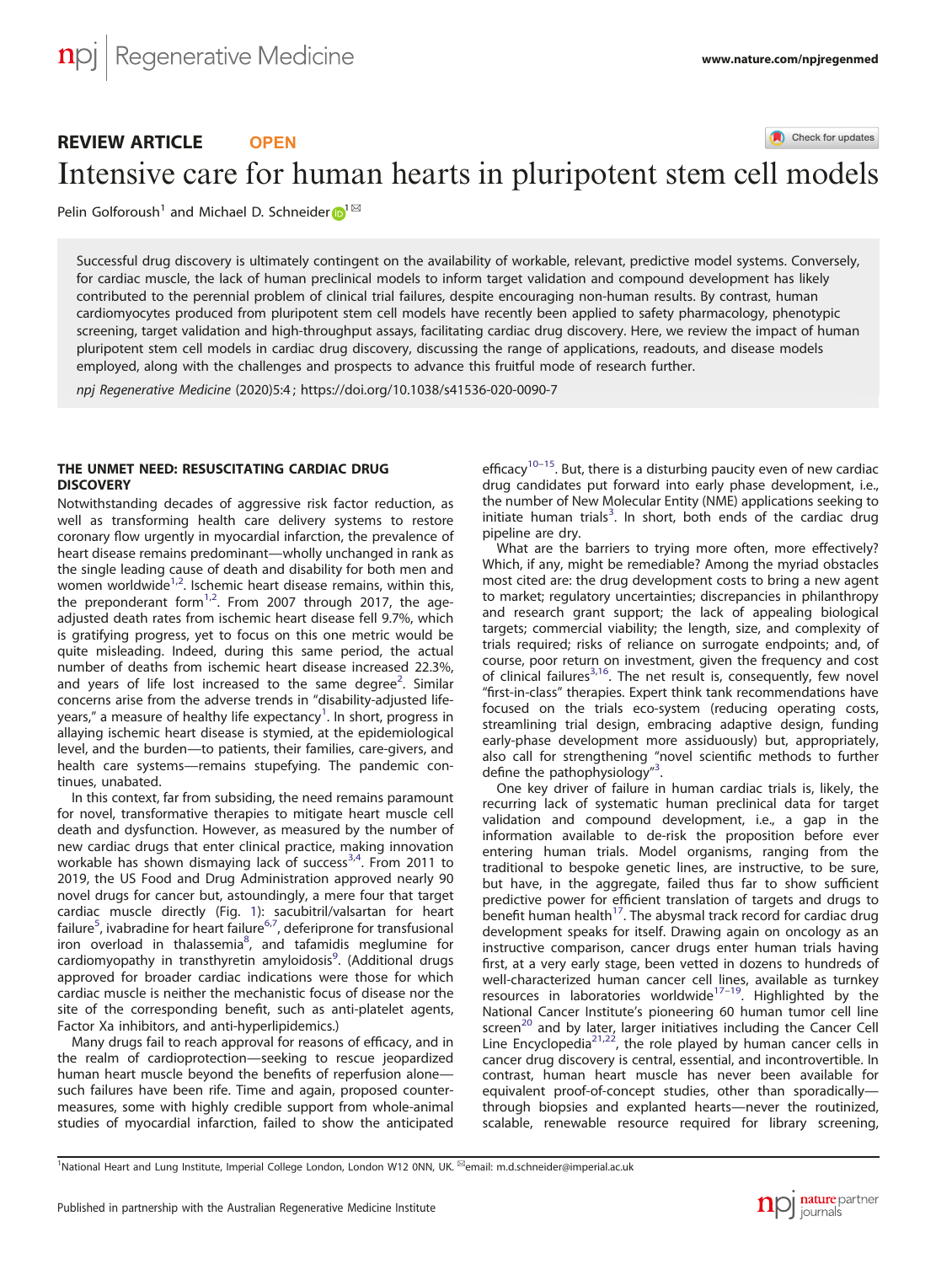<span id="page-1-0"></span>

2

Fig. 1 Lost decade: a moribund cardiac drug discovery pipeline. Shown, by year, are the cumulative US Food and Drug Administration NME approvals for cancer chemotherapy (consistently, 20–25% of the total approvals each year), compared with the paucity of new<br>drugs targeting cardiac muscle<sup>110</sup>. See text for details.

systematic compound development, and pull-through to translation. Apart from this want of starting material, even short-term expansion of adult human cardiomyocytes in primary culture is thwarted by the terminally differentiated myocytes' characteristic state of growth arrest.

By contrast, human cardiac muscle cells made in limitless quantities from human pluripotent stem cells (hPSC-CMs) now provide unprecedented access to "heart disease in a dish," with encouraging potential to accelerate the present tepid pace of cardiac drug discovery<sup>[23](#page-6-0)-[32](#page-6-0)</sup> (Fig. [2](#page-2-0); Table [1](#page-3-0)). Cultured from the inner cell mass of the blastocyst, human embryonic stem cells (hESCs) are the native "gold standard" for human pluripotency<sup>33</sup>, have all the requisite properties including efficient cardiomyocyte creation $34$ , and have even progressed into primate trials of cardiomyocyte grafting<sup>[35](#page-6-0)</sup>. Human induced pluripotent stem cells (hiPSCs) are made instead from adult somatic cells reprogrammed with ESC transcription factors<sup>36</sup>, augmented or replaced by chemical reprogramming. Compared to hESCs, hiPSCs have similarly well-proven cardiogenic potential $34$  but pose fewer ethical or religious concerns, and make possible the interrogation<br>of patient-specific genetic variants<sup>[24,37](#page-6-0)</sup>, in addition to modeling the pandemic forms of acquired heart disease that have greatest public health significance. Here, except if otherwise noted, we refer to hPSCs, for ESCs and iPSCs collectively.

## HPSC-DERIVED CARDIOMYOCYTES FOR PREDICTIVE TOXICOLOGY: CANARIES IN A COAL MINE

Historically, the unmet scientific need to consider hPSC-CMs in the context of drug development begins with safety pharmacology: namely, the failure of conventional animal models to predict drug toxicities<sup>[38](#page-6-0)</sup>. In the USA, roughly one in seven approved compounds is later withdrawn from clinical use, 28% of these for adverse cardiac events, including potential lethal arrhythmias,<br>muscle cell death, and heart failure<sup>[39](#page-6-0)</sup>. Using microelectrode arrays (MEA), pioneering studies by Hoffman La-Roche<sup>40</sup>, GlaxoSmithK- $line<sup>41</sup>$  $line<sup>41</sup>$  $line<sup>41</sup>$  and Johnson and Johnson<sup>[42](#page-6-0)</sup> profiled 10 to 30 compounds, for their pro-arrhythmic effects in hPSC-CMs. All three surveys concluded that the relevant pharmacology was captured in these human cardiomyocyte assays, with obvious inherent advantages over non-cardiac cells that are engineered to express a single human cardiac ion channel such as hERG (substrate for the ventricular arrhythmia Torsade de Pointes [TdP]). The hPSC-CMs enabled very high accuracy over the relevant range of concentrations, compared to standard lower throughput, higher cost ex vivo methods (ventricular wedge, Purkinje fiber, Langendorff). Indeed, hPSC-CMs were superior to the routine preclinical models for detecting some key parameters of risk, such as effects on repolarization akin to human QTc prolongation $41$ .

Building on these encouraging findings, more systematic use of hPSC-CMs has been promoted, together with in silico modeling and other prediction tools, by the Comprehensive In Vitro Proarrhthymia Assessment (CiPA) initiative<sup>[25](#page-6-0),32,43</sup>. Explicitly, hPSC-CMs are viewed as "more complete 'biological integrators' that detect not only complex effects of drugs on multiple cardiac currents, but also modulatory effects on currents elicited through signaling pathways, channel-associated subunits, altered intracellular calcium handling, additional transporters and exchangers, and potential changes in channel densities in myocytes"<sup>25</sup>. The potential utility of hPSC-CMs to predict drug-induced proarrhythmic effects was demonstrated most conclusively in a blinded, international, 10-site study of 28 drugs, using two commercially available lines and diverse electrophysiological platforms including MEAs and voltage-sensing potentiometric dyes<sup>32</sup>. The test compounds were first categorized by degree of known clinical risk for TdP, then were analyzed in blinded fashion for the prevalence of drug-induced repolarization abnormalities and arrhythmia-like events. These data, from 15 cell type  $\times$  platform combinations, were then used to a construct a predictive model of TdP risk. Significant predictors in the hPSC-CMs were: arrhythmia-like event at any tested concentration, maximum prolongation at any tested concentration, and estimated prolongation at the clinical concentration of drug. These parameters in turn were fed into a composite model of TdP risk, with dichotomous outcomes (low, versus high or intermediate). The receiver operating characteristic (ROC) area under the curve (AUC) was 0.87, regardless of the cell line used or any local differences in culture method. In short, blinded studies have made it clear that measurements in hPSC-CMs are a highly reliable preclinical classifier of clinical TdP risk. Given such evidence, hiPSC-CMs have gained acceptance by industry and regulatory authorities as predictive of drug safety in humans, at least with respect to arrhythmic risk  $25,32,44,4$  $25,32,44,4$  $25,32,44,4$  $25,32,44,4$ 

Two further initiatives with hPSC-CMs for safety pharmacology are the Japan iPS Cardiac Safety Assessment (JiCSA)<sup>[46](#page-6-0)[,47](#page-7-0)</sup> and the CRACK IT InPulse Challenge<sup>[48](#page-7-0)–50</sup>. Key lessons from JiCSA, which likewise is focused on arrhythmic risk, have included fidelity of the relationship between MEA-measured field potential duration and interspike interval in hPSC-CMs to the QT-RR relation deduced from clinical electrocardiograms in the Framingham Heart Study<sup>46</sup>. Human-relevant characteristics included repolarization delay at slow beating rates, reverse use-dependency, categorical analyses as potential indices of risk, and a threshold field potential duration that predicts early afterdepolarizations (EADs) and triggered activity, useful as a potential marker of risk for the onset of human Torsade de pointes<sup>[46](#page-6-0)</sup>. A subsequent large-scale validation study of 60 compounds' torsadogenic risk markedly expanded the conclusions available from CiPA $32$ , though not yet in blinded fashion. Findings were highly concordant in iCell and Cor.4U hPSC-CMs<sup>[47](#page-7-0)</sup>, despite the lines' differences in ion channel and membrane transporter expression <sup>51</sup>.

The InPulse academic-industry consortium, by contrast, has emphasized developing a robust in vitro platform to monitor cardiac contractility, with cells that are phenotypically mature<sup>[48](#page-7-0)–50</sup> (See the Challenges and Prospects section for a detailed discussion of this concern.) This project's discoveries include a synthetic polymer that promotes the maturity of hPSC-CMs (a copolymer of isobornyl methacrylate and tert-butylamino-ethyl methacrylate), identified using combinatorial subtrate material microarrays<sup>48</sup>, novel open-source tools for quantifying cardiomyocyte contraction<sup>49</sup>, and proof that driving contractile work in hPSC-CMs induces mitochondrial biogenesis and recapitulates the normal post-natal shift to fatty acid oxidation <sup>[50](#page-7-0)</sup>.

Other cardinal features of potential cardiotoxicity—notably, myocyte loss and ensuing heart failure—are likewise amenable to profiling in hPSC-CMs, with the cardiotoxicity of anti-cancer drugs being an especially robust area of investigation<sup>[26,](#page-6-0)[52](#page-7-0)-[54](#page-7-0)</sup>. Readily applicable assays include biochemical readouts (defective ATP production, cardiac troponin release), microscopy (loss of surface membrane integrity, apoptosis), and video imaging to assess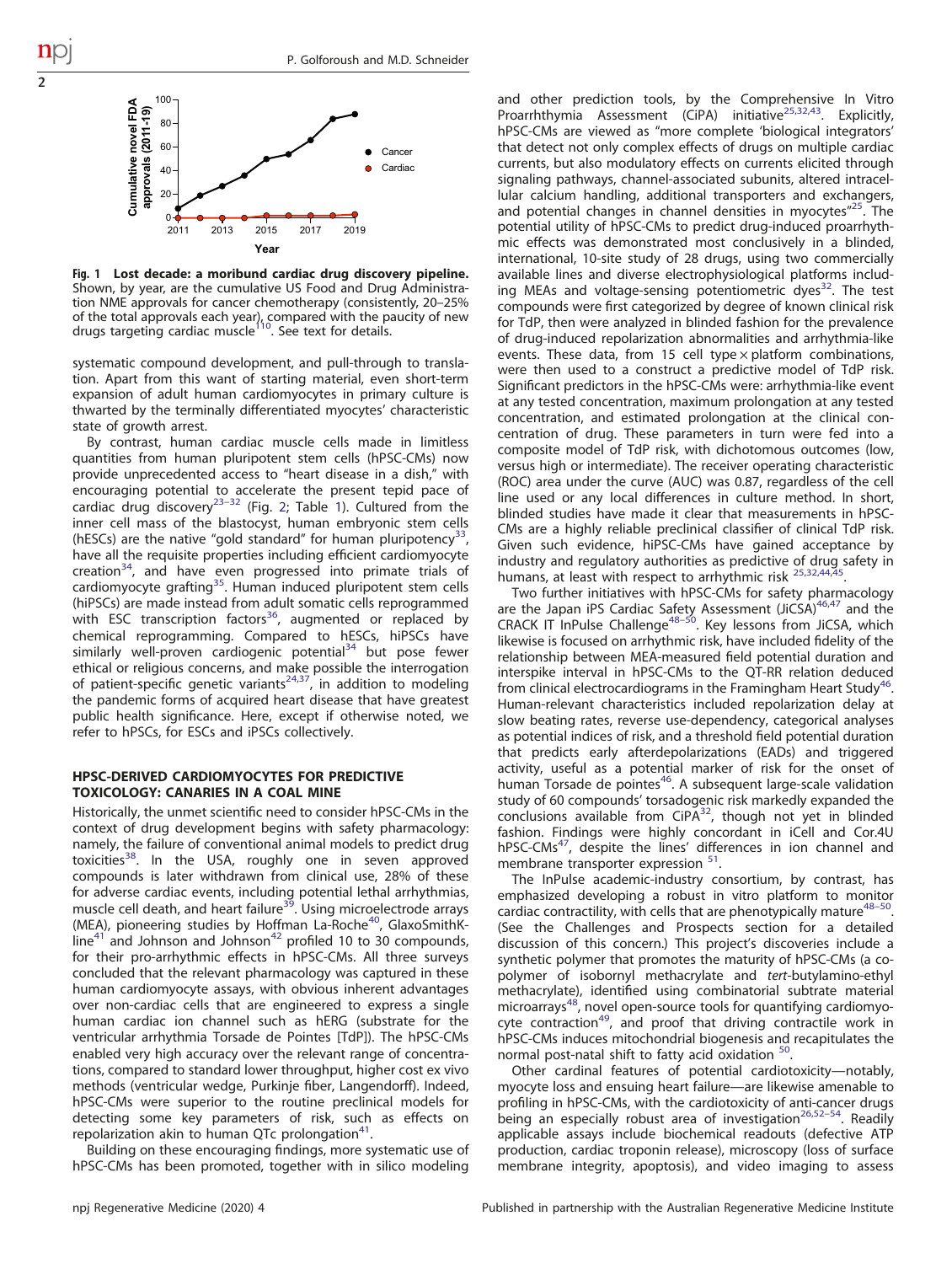<span id="page-2-0"></span>

3

**Fig. 2 Enhancing cardiac drug discovery in hPSC-CMs.** Diverse cardiac disorders have been successfully modeled in hPSC-CMs, beyond<br>merely the patient-specific mutations for which this technology was first used, with broad acquired forms of human heart disease. Concurrently, the readouts relevant to cardiac drug development have expanded beyond the arrhythmias first studied, to encompass the full spectrum of molecular and functional cardiomyocyte phenotypes including mechanical performance, energetics, myocyte formation, and myocyte loss. The impact on drug development has been manifested initially through more predictive safety pharmacology (including the improved profiling of non-cardiac drugs) and through human preclinical studies of approved agents, toward novel applications. In the development of novel agents, hPSC-CMs can augment not only target-based approaches, as platforms for validation by gene silencing and the investigation of new chemical series, but also as a human substrate for mechanistically agnostic, phenotype-driven screens. Diverse approaches promote cardiomyocyte maturation and fidelity to the adult human heart itself, which remains an acknowledged limitation of these models.

contractility (edge detection or deformation maps). As was done for arrhythmic risk, these quantitative parameters of toxicity can be integrated as a composite cardiac safety index $^{26,54}$  $^{26,54}$  $^{26,54}$  $^{26,54}$ . Interestingly, interpatient variations in heart tissue transcriptomics were largely recapitulated in patient-specific hPSC-CMs, including the NRF2-PPARGC1A pathway controlling oxidative stress, and correlated well with the patient-derived cells' functional difference in cardiotoxic responses $31$ . In a related study, patient-specific hPSC-CMs reproduced the patients' respective vulnerability to trastuzumab<sup>55</sup>. More recently, a network-level comparison of cardiotoxicity in hPSC-CMs used RNA sequencing to distinguish differences in the pathways engaged by anthracyclines versus tyrosine kinase inhibitors<sup>56</sup>. Here, the principal finding was the categorically different transcriptomic signatures evoked by these anti-cancer agents in human cardiomyocytes. Specifically, whereas doxorubicin (DOX) induces pathways that initiate DNA damage, tyrosine kinase inhibitors disrupt mitochondrial energetics even at nonlethal concentrations, downregulating oxidative phosphorylation and upregulating glycolysis<sup>56</sup>, metabolic reprogramming that is a common feature of hypertrophied and failing hearts<sup>57</sup>. In agreement with DNA damage as the main target for DOX, genome editing to delete topoisomerase-II beta (TOP2B) markedly reduced the vulnerability of hPSC-CMs to DOX-induced DNA double strand breaks and cell death <sup>53</sup>.

# HPSC-CMS IN CARDIAC DRUG DEVELOPMENT: EARLY EXEMPLARS

As a potential step change beyond just safety assessment and risk prediction, might hPSC-CMs also be useful as human preclinical proof of efficacy, to guide and inform experimental therapeutics? In one early study of this kind, investigators sought to mitigate the known cardiotoxicity of DOX, a mainstay of cancer chemotherapy, as mentioned, targeting DOX selectively to breast cancer using liposomes conjugated with antibody against human epidermal growth factor receptor 2 (HER2)<sup>[58](#page-7-0)</sup>. By this means, cardiotoxicity was virtually abolished in hPSC-CMs<sup>[58](#page-7-0)</sup>, and a Phase 1 clinical doseescalation study confirmed the improvements expected on the basis of the pioneering human preclinical results<sup>[59](#page-7-0)</sup>. No cardiac adverse events occurred in patients receiving this form of DOX alone, and the toxicity of combination therapy along with trastuzumab also was reduced<sup>59</sup>. Thus, human proof-of-principle was substantiated in hPSC-CMs (in this instance, cardiac safety of the targeted DOX), in advance of progression into human trials. Analogously, the cardiotoxicity of trastuzumab was found to be associated with defective energy metabolism in hPSC-CMs and was ameliorated by treatment with activators of AMP-activated protein kinase<sup>55</sup>, suggesting the potential for cardioprotection in this context by a current approved drug.

A further success in translational relevance is the progress made using hPSC-CMs for drug repurposing, in particular thus far where based on the cells' fidelity to clinical phenotypes in certain hereditary heart disorders. This progress is perhaps most notable for personalized treatment of channelopathies such as long QT syndrome due to mutations in KCNH2 that disrupt intracellular trafficking of the hERG potassium channel Kv11.1 (LQT2). Lumacaftor (the protein chaperone VX-809) was evaluated in patient-specific hPSC-CMs, and shown to shorten the cell culture equivalent of QTc, as measured with multi-electrode arrays. This benefit was achieved solely in patients with Class 2 mutations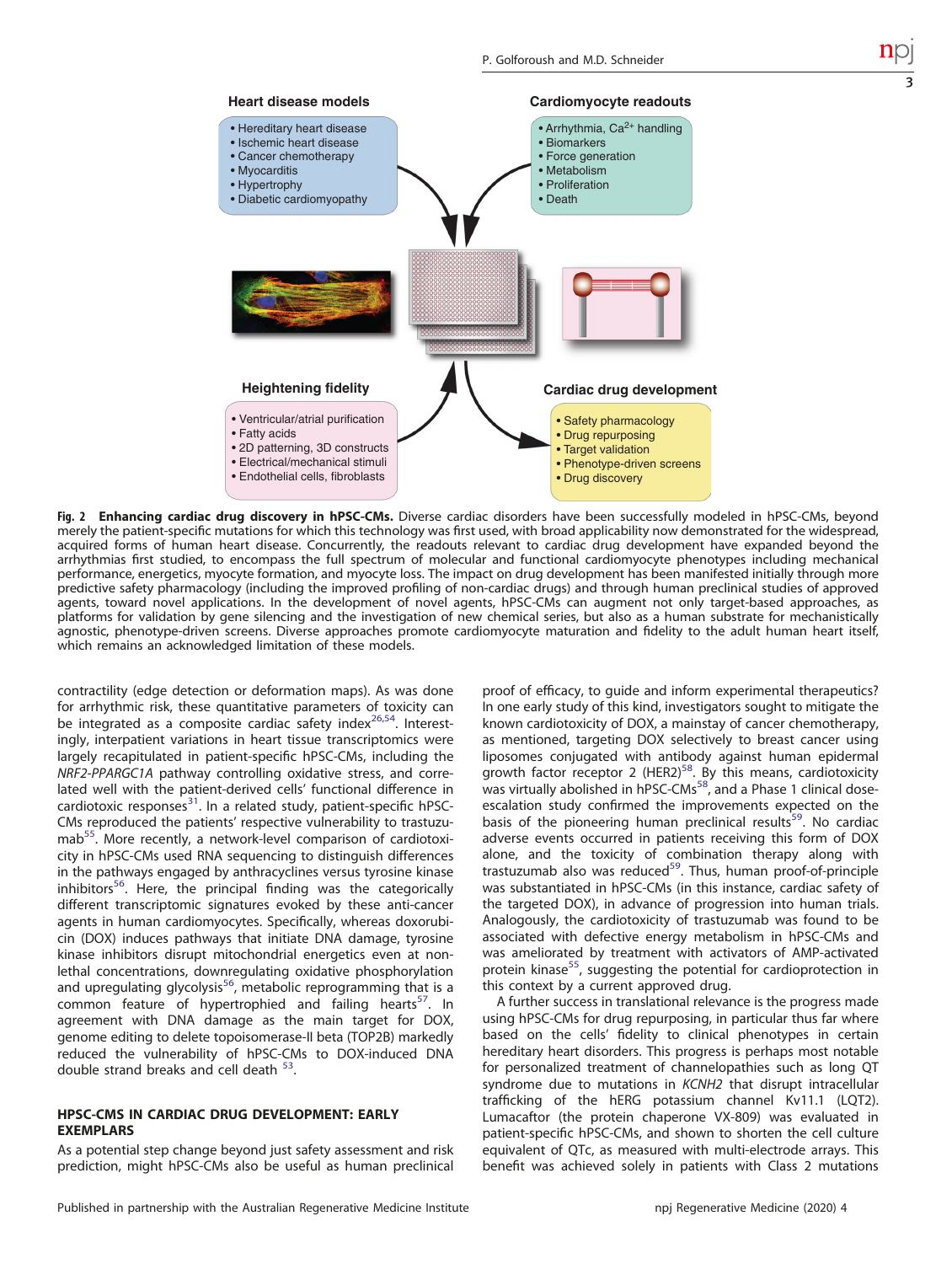<span id="page-3-0"></span>4

| Objective                                        | Design                                                   | Readouts                                                                                                                            | Comments                                                       | Refs. |
|--------------------------------------------------|----------------------------------------------------------|-------------------------------------------------------------------------------------------------------------------------------------|----------------------------------------------------------------|-------|
| Safety pharmacology                              | Hoffman-La Roche: 28<br>compounds                        | MEAs, impedance                                                                                                                     | Improved accuracy over<br>hERG screening                       | 40    |
| Safety pharmacology                              | GSK: 10 compounds                                        | <b>MEAs</b>                                                                                                                         | Concurred with rabbit<br>ventricular wedge                     | 41    |
| Safety pharmacology                              | J&J: 20 compounds                                        | <b>MEAs</b>                                                                                                                         | 90% accuracy for known toxicities                              | 42    |
| Safety pharmacology                              | Quintiles: 24 compounds                                  | Impedance, cell number, cTnl, ROS,<br>lipid acumulation                                                                             |                                                                | 106   |
| Safety pharmacology                              | AZ: 51 compounds                                         | Intracellular Ca2+, edge detection                                                                                                  | 87% sensitivity, 70% specificity                               | 111   |
| Safety pharmacology                              | CiPA: 28 compound screen,<br>10-site study               | MEAs, voltage-sensitive dye                                                                                                         | Blinded, AUC 0.87                                              | 32    |
| Safety pharmacology                              | JiCSA: 60 compounds                                      | <b>MEAs</b>                                                                                                                         | Marker of risk for onset of<br>Torsade de pointes              | 46,47 |
| Safety pharmacology                              | <b>CRACK IT InPulse</b>                                  | Contractility, metabolic maturation                                                                                                 | Substrate microarrays, EHT                                     | 49    |
| Safety pharmacology                              | HER2-targeted liposomal DOX                              | DOX uptake, viability, apoptosis                                                                                                    | Phase 2: no efficacy against<br>breast cancer                  | 58    |
| Long QT syndrome                                 | Protein chaperone to fix hERG<br>trafficking             | <b>MEAs</b>                                                                                                                         | Successfully advanced to<br>first-in-human study               | 60,61 |
| Coxsackie B myocarditis                          | 4 known anti-virals                                      | CVB3-luc                                                                                                                            | CAR expression 30x lower than<br>in adult LV                   | 62    |
| Cardiac hypertrophy                              | ET-1-induced hypertrophy                                 | BNP (hypertrophy), nuclear count (toxicity)                                                                                         | 384-well format                                                | 64    |
| Diabetic cardiomyopathy                          | Phenotype-driven screen                                  | BNP, sarcomere integrity, $Ca^{2+}$ transients,<br>impedance, electrophysiology                                                     | Protective compounds identified                                | 77    |
| Cardiotoxicity                                   | Protocols to derive & analyze<br>hPSC-CMs                | Imaging viability and contractility                                                                                                 | Development of "cardiac safety<br>index"                       | 54    |
| Cardiotoxicity                                   | TKI-induced toxicity: 21<br>compounds                    | Viability, contractility, $Ca^{2+}$ transients; RTK<br>phosphorylation                                                              | Protection by IGF1 or insulin                                  | 26    |
| Cardiotoxicity                                   | DOX-induced toxicity; TOP2B<br>disruption by CRISPR-Cas9 | Viability, $\Delta \Psi$ m, ROS, [Ca <sup>2+</sup> ] <sub>i</sub> , DNA damage, Role of <i>TOP2B</i> substantiated<br>MEAs, RNA-seq |                                                                | 53    |
| Cardiotoxicity                                   | TKI-induced and DOX-induced<br>toxicity                  | RNA-seq, mass spec, mitochondrial<br>function, metabolomics                                                                         | TKIs disrupt metabolism; DOX<br>induces DNA damage             | 56    |
| Cardiomyocyte survival                           | Genetic & small molecule<br>inhibitors of MAP4K4         | Viability, apoptosis, $Ca^{2+}$ cycling,<br>mitochondrial function, force generation                                                | Protection in 2D & 3D culture:<br>reduced infarct size in mice | 65    |
| Cardiomyocyte survival                           | Phenotype-driven HTS                                     | Viability, expression of<br>cardioprotective genes                                                                                  | HO-1 correlates with myocyte<br>protection                     | 75    |
| Cardiomyocyte proliferation Phenotype-driven HTS |                                                          | High-throughput proteomics, RNA-seg                                                                                                 | Pro-proliferative compounds<br>identified                      | 84    |

(which affect channel trafficking) but not in patients with Class 1 mutations (which affect channel synthesis)<sup>60</sup>. A clinically approved drug, Orkambi, combines Lumacaftor and Ivacaftor (a CFTR potentiator), rescues the analogous defect in patients with a homozygous CFTR-F508del mutation, and was taken forward into two patients with Class 2 mutations of LQT2, shortening QTc in both, as had been hypothesized<sup>[61](#page-7-0)</sup>. Concomitantly, however, this landmark first-in-human study also acknowledged several "differences between the cellular model and clinical reality," which provide instructive caveats, including the magnitude of rescue achieved (much greater in hPSC-CMs than in the clinic) and expression of hERG (higher in hPSC-CMs than in native adult CMs)<sup>61</sup>.

What about cardiac drug development, more broadly than just reformulation or repurposing? Miniaturization of phenotypic assays to a 384-well format makes it possible to implement high-throughput chemical or genetic screens (HTS) for target validation and drug discovery, more rooted in human cardiac biology than has been possible heretofore. In an early example of tool-building toward high-throughput studies, hPSC-CMs were implemented to model myocarditis due to coxsackievirus B3, using CVB3-luciferase as an easy bioluminescent readout of virus proliferation<sup>[62](#page-7-0)</sup>. Antiviral drugs including interferon-β1 and ribavirin were shown to suppress virus production. In addition,

mechanistic insights were captured in this human cardiomyocyte milieu: by microarray profiling, interferon-β1 was shown to activate a network of downstream anti-viral genes including EIF2AK2, encoding protein kinase R, an inhibitor of viral mRNA translation <sup>62</sup>.

For cardiac muscle hypertrophy, one readily assayable readout is the induction of brain natriuretic peptide, a highly dynamic protein with especially strong diagnostic and prognostic significance in the clinical setting $63$ . Its induction is triggered in hPSC-CMs by endothelin-1, much as in non-human models of pathological hypertrophy, and its detection by ELISA or highcontent imaging can be multiplexed with other parameters such as increased cardiomyocyte size $64$ . In an early pilot phenotypic screen, hPSC-CMs were provoked at a saturating concentration of endothelin-1, and were treated in quadruplicate at 10 concentrations with candidate inhibitors including the calcium channel blocker verapamil, a PI3K-mTOR inhibitor, BEZ-235, and a broad-spectrum histone deacetylase inhibitor<sup>[64](#page-7-0)</sup>. A design feature worth noting was the use of serum-free fatty acid-supplemented media, to accelerate cardiomyocyte maturation<sup>64</sup>. More fundamentally, these experiments demonstrated that inhibitor profiling in this human platform was robust and workable at scale.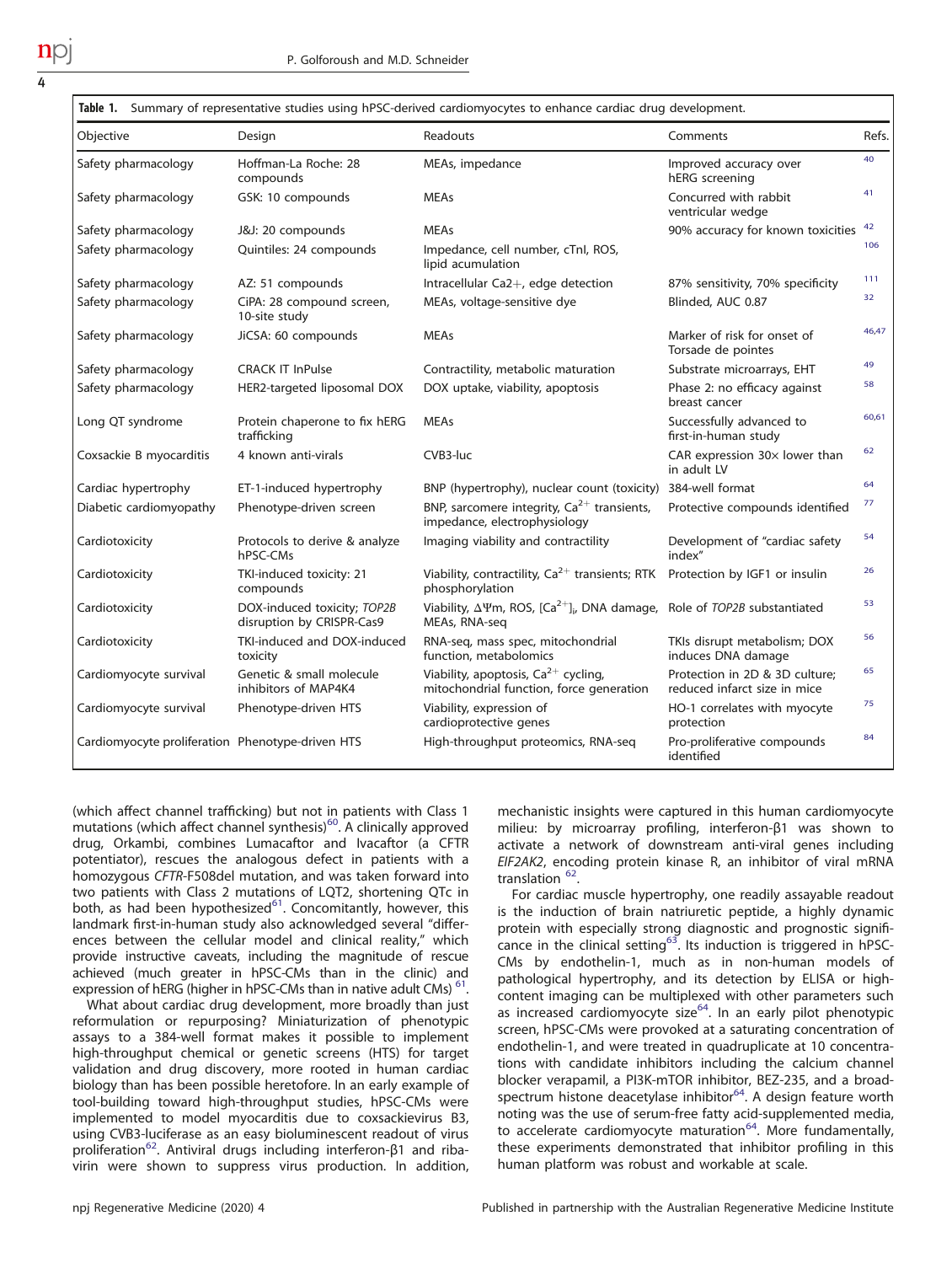# MAP4K4 AS A DRUGGABLE TARGET IN HUMAN CARDIAC MUSCLE CELL DEATH: TARGET VALIDATION AND COMPOUND DEVELOPMENT IN HPSC-CMS

Many logical targets have failed in clinical trials for heart disease, perhaps especially those aiming to enhance cardiac muscle cell survival after myocardial infarction<sup>[10](#page-6-0)–[15](#page-6-0)</sup>. While specific shortcomings in trial design or implementation are sometimes culpable, what these failed trials have in common uniformly is that none was based on proof of efficacy in human preclinical studies, before proceeding into the clinic. The use of hPSC-CMs toward drug discovery for cardioprotection was championed in our recent study creating novel inhibitors of the stress-activated kinase MAP4K4 (mitogen-activated protein kinase kinase kinase kinase-4)<sup>[65](#page-7-0)</sup>, an upstream member of the MAPK superfamily with connections to Jun N-terminal kinase<sup>[66](#page-7-0),[67](#page-7-0)</sup> and NFkB<sup>68</sup>, as well as to several non-canonical effectors as substrates<sup>[69](#page-7-0),[70](#page-7-0)</sup>. The scientific case for MAP4K4 as a druggable target in heart muscle cell death began with human tissue characterization, finding that myocardial MAP4K4 was activated in end-stage heart failure regardless of cause (dilated, hypertrophic, ischemic, and anthracycline cardiomyopathy). MAP4K4 was likewise activated in a range of disease models in adult mouse myocardium and cultured rat cardiomyocytes, including ischemia/reperfusion injury and  $H_2O_2$  as a surrogate oxidative stress. The causal role of MAP4K4 suggested by these observations was then corroborated using transgenic over-expression in mice, plus gain-of-function mutations, dominant-negative mutations, and gene silencing in rodent cardiomyocytes. Yet, even collectively, these methods—typical of the toolkit for academic target validation—leave altogether unanswered the question of whether MAP4K4 is a mechanistically sound therapeutic target in human heart muscle cell death.

Consequently, using hPSC-CMs as a human platform for target validation and proof-of-concept studies, the requirement for MAP4K4 in human cardiac cell death was affirmed by gene silencing, giving uniquely direct impetus to a small-molecule discovery program<sup>[65](#page-7-0)</sup>. Throughout, several high-throughput platforms were utilized, including automated microscopy (DRAQ7 uptake, TUNEL staining for apoptosis), ATP generation, and cardiac troponin release. Protection was conferred in three wholly independent human cardiomyocyte lines, suggesting not only the reliability of hPSC-CMs as a model but also the unvarying dependence on MAP4K4 in the tested forms of cardiac cell death. Beyond these key readouts of viability, protective effects of inhibiting MAP4K4 were also proven under sublethal stress, using the Seahorse extracellular flux (XF) method to study mitochondrial function and FLIPR assays to measure calcium cycling. Cardiomyocyte viability and function (auxotonic force) were even preserved in human 3D engineered heart tissue<sup>65</sup>, a model with further maturity of structure and physiological properties<sup>[71](#page-7-0)</sup>. Importantly, the pathway and compounds developed in hPSC-CMs were substantiated further by proof-of-concept studies in mice, with the MAP4K4 inhibitor reducing infarct size by more than 55% in blinded studies, even given an hour after injury<sup>[65](#page-7-0)</sup>. These MAP4K4 studies demonstrate the pivotal role played by hPSC-CMs in validating a suspected target by gene silencing, then building a small-molecule program upon efficacy proven in this human platform.

Will treatments devised in human models be more likely to succeed than prior ones, upon eventual testing in the clinic? This overall hypothesis—the crux of using hPSC-CMs as a model in drug discovery—will require a decade or more to resolve empirically, as exemplars of this class progress into human trials. However, it is tantalizing to apply the "retrospectoscope": examining the outcome, in human cardiomyocytes, of manipulating pathways whose success or failure is already known in reducing infarct size. Indeed, from this perspective, the potential predictive value of studies in hPSC-CMs is suggested by finding that human cardiac muscle cell death can be suppressed experimentally by β-adrenergic blockade (as found in<br>METOCARD-CNIC<sup>[72,73](#page-7-0)</sup>) but not by inhibiting p38 MAPK (as was ultimately true in SOLSTICE $14$ ).

# PREVENTING CARDIAC MUSCLE CELL DEATH

By contrast to more reductionist but biased target-based approaches, phenotype-driven screens, discussed here and in the following sections, require no a priori assumption about the drug's target, can pursue wholly novel or unanticipated mechanisms of action, engage the cell type-specific signaling and transcriptional context, and encompass diverse endogenous readouts of the disease<sup>[74](#page-7-0)</sup>—including cardiomyocyte survival, but also myocyte function and creation.

In a mechanistically agnostic version of the MAP4K4 cell death studies detailed above, an unbiased chemical biology screen of nearly 50,000 small molecules was performed to identify and validate compounds that protect hPSC-CMs from  $H_2O_2^{75}$  $H_2O_2^{75}$  $H_2O_2^{75}$ . Cardiomyocyte protection was demonstrated using ATP content as the primary end-point and cellular impedance as the secondary readout, a measure of monolayer integrity and contractile function. From this screen, in 1536-well format, using a 35% improvement in viability as the criterion, 220 hits were identified of which half were confirmed upon retesting. A novel compound, designated cardioprotectant-312, was found to protect hPSC-CMs from the oxidative stress of  $H_2O_2$ , triggering upregulation of the essential endogenous anti-oxidant, heme oxygenase- $1^{75}$ . Of note, no protection was seen in rat H9c2 cells, embryonic heart-derived myoblasts that are commonly used in toxicology research; conversely, none of the authors' earlier lead compounds identified in H9c2 cells<sup>[76](#page-7-0)</sup> was protective in human cardiomyocytes. Together, these vivid reciprocal disparities highlight the importance of implementing human preclinical cardiac models, in lieu of basing human trials solely on results obtained in rodent cardiomyocytes alone.

# ATTENUATING DIABETIC CARDIOMYOPATHY

The power of hPSC-CMs for drug discovery to alleviate heart failure was demonstrated in two studies using patient-specific iPSCs to model diabetic cardiomyopathy $57,77$  $57,77$ . To mimic the diabetic-like environment, normal hPSCs were cultured in a maturation medium to promote the substrate utilization of adult ventricular myocytes (fatty acid β-oxidation), then were subjected to glucose excess, plus endothelin-1 and cortisol<sup>77</sup>, mimicking the systemic environment. The combined effect was marked induction of brain natriuretic peptide (BNP), other molecular markers of cardiac hypertrophy, and myocyte enlargement itself. Functional abnormalities included less frequent  $Ca^{2+}$  transients, decreased beat amplitude, and increased beat irregularity. Lipid accumulation and peroxidation were other associated findings. The cardiomyopathic phenotype was captured, too, in cardiomyocytes derived from diabetic patient-specific iPSCs, even in the absence of the diabetic milieu

This model was then used as a phenotypic drug screening platform, determining the success of a therapeutic compound as monitored by BNP production, nuclear area, and sarcomere organization (α-actinin staining). From a library of 480 compounds, 47 were identified that improved all three of these disease parameters<sup>[77](#page-7-0)</sup>. These compounds encompassed diverse modes of action, including regulators of  $Ca^{2+}$  homeostasis (fluspirilene, thapsigargin, and the calmodulin inhibitor W7), Na<sup>+</sup> and K<sup>+</sup> channel blockers, phosphodiesterase inhibitors, and multiple protein kinase inhibitors (H89, K252a, SB202190). From this screen, in turn, compounds were found that rescued the reduction of  $Ca^{2+}$ transients in cardiomyocytes subjected to the diabetic milieu and improved the phenotype of cardiomyocytes from diabetic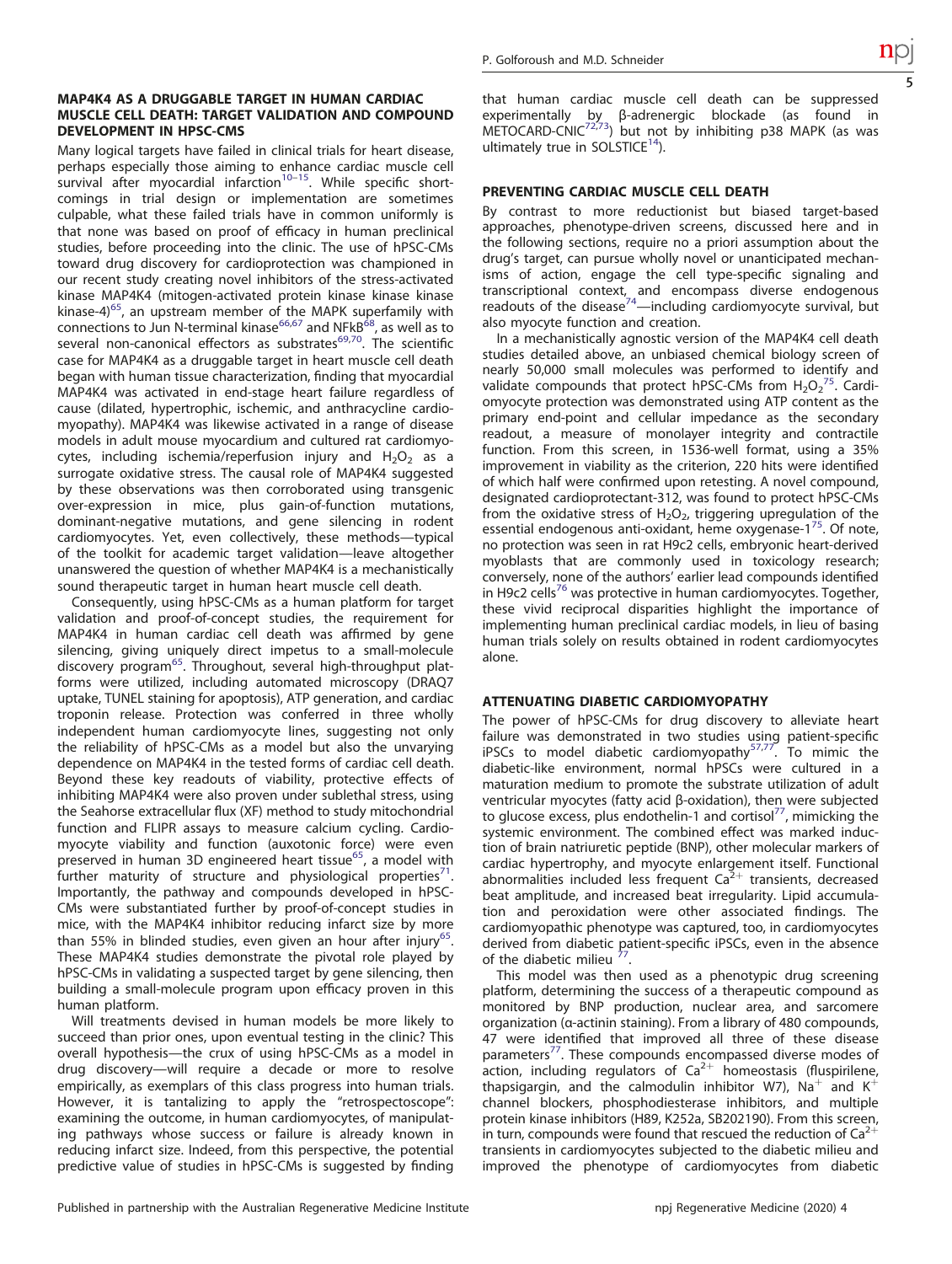patients. Analogous improvement of diabetic phenotypes in hPSC-CMs were elicited by empagliflozin, an inhibitor of sodium-glucose co-transporters that are upregulated in diabetes, possibly explaining the unexpectedly improved cardiovascular mortality in trials of this compound for glycemic control<sup>78</sup>. Together, these findings support the utility of hPSC-CMs as models not merely for simple monogenic disorders, on the one hand, and for wild-type cardiomyocytes' responses to lethal stress, on the other, but even for diabetic cardiomyopathy, a highly complex polygenic disease.

#### DRIVING CARDIAC MUSCLE CELL PROLIFERATION

Ultimately, myocardial infarction can be viewed as a "myocytedeficiency disease" whose phenotype is determined not just by the extent of myocyte death but also by the lack of functionally significant restorative growth. Indeed, the plausible clinical benefits of hPSC-CMs very clearly include therapeutic grafting, as cell therapy<sup>[35](#page-6-0)[,79](#page-7-0),[80](#page-7-0)</sup>, Recently, though, advances in understanding the fundamental biology of cardiac growth arrest have pointed to greater plasticity that was formerly evocable, with significant potential for restarting the cardiac cell cycle therapeutically, at least in model organisms $81,82$ . Might induced proliferation as a route to heart repair also be amenable to exploration or triage in hPSC-CMs? As one starting point, functional screening of more than 10,000 hPSC-CM organoids was undertaken to optimize diverse aspects of the culture milieu, resulting in enhanced maturation and recapitulation of the adult heart's notorious resistance to cell cycling, driven by a shift to fatty acid oxidation<sup>83</sup>. Conversely, this successful model of implementing cardiac cell cycle arrest in hPSC-CMs was then subjected to a functional screen of 105 small molecules, resulting in the identification of novel cell cycle activators, working through the mevalonate pathway<sup>84</sup>. Thus, notwithstanding the potential immaturity of pluripotent cellderived myocytes with respect to cell cycle control, a post-mitotic phenotype could be imposed experimentally, and means to override it discovered.

# CHALLENGES AND PROSPECTS

The research advances reviewed here highlight the many benefits of hPSC-CMs as a transformative human platform for cardiac drug discovery<sup>[74](#page-7-0)</sup>—accessible, scalable, faithful by a large number of clinically relevant parameters, amenable to genetic engineering, amenable to tissue engineering, able to capture patient variations, predictive of clinical success at least retrospectively, and predictive prospectively at least of success in whole-animal studies (Fig. [2;](#page-2-0) Table [1\)](#page-3-0). One must, of course, temper optimism with caution. For the moment, it remains a supposition that new drugs developed by this route will achieve clinical success more reliably than drugs lacking human preclinical proof of effect. But, this hypothesis is testable—even if needing years of accumulated experience to do—while drawing ample credence from the established precedents and practices in cancer chemotherapy.

How might the predictive power of hPSC-CMs be augmented or ensured? Despite the predictive power shown even with routine 2D models, it is clear that existing lines—or, more accurately, their current embodiment in tissue culture—do not suffice to model all possible phenotypes of concern. The many acknowledged shortcomings, which have been mitigated to date only partially, include morphology (lack of sarcomere organization, T-tubules, and the normal mitochondrial density), molecular profile (weak expression of maturation-associated genes and splicing isoforms), metabolism (glycolysis, not fatty acid oxidation), contractility (lower maximum contractile force), and electrophysiology (lesser action<br>potential upstroke velocity and amplitude)<sup>[48](#page-7-0)–[51,85](#page-7-0)–[95](#page-7-0)</sup>. For instance, by comparison to adult human hearts, commercially available hPSC-CMs were uniformly deficient in the expression of KCNJ2, with higher than normal expression of HCN4 and large line-to-line variations in the other ion channels and membrane transporters assayed (CACNA1C, KCNH2, KCNQ1, SLC8A1, ATP1A1, ATP2A2)<sup>51</sup>. As a consequence, some pharmacological and pathobiological responses can be deficient or anomalous. In some reports, hPSC-CMs do not mirror the TdP risk of drugs with late sodium current effects, like ranolazine<sup>32</sup>, and hiPSC-CMs were less sensitive to hypoxia/reoxygenation than to other death signals<sup>[65,96,97](#page-7-0)</sup>. Such disparities must be taken into account, whether inherent shortcomings or idiosyncratic.

Efforts to enhance (further) the stem cell-derived myocytes' predictive value center on manipulating chamber and cell subtype specificity on the one hand, and on improving structural and functional maturity on the other. Purely pharmacological efforts at enhancing maturation in routine 2D culture include fatty acids<sup>85,[86](#page-7-0)</sup>, thyroid hormone<sup>87</sup>, and inhibition of mTOR<sup>88</sup>. In another approach, transduction of the defectively expressed gene KCNJ2 has been applied to rescue the channel levels and promote aspects of fidelity directly<sup>98</sup>. More generally, however, the procedures of most proven value to enhance the maturity of hPSC-CMs include the use of 3D human engineered heart tissue (EHT), mechanical or electrical conditioning, and heart-on-chip technologies, advances discussed at length elsewhere $89-95$ . The tissue engineering solutions to create more heart-like phenotypes in hPSC-CMs range in complexity from micropatterned 2D substrates to scaffolds, organoids, microfluidics, 3D bioprinting, and even the construction of hollow spheres. Apart from just geometry, key elements of these tissue engineering strategies notably include cyclic electrical or mechanical stimulation. Incorporation of other cell types can promote maturity or function, as well as the microvascularization required for oxygen delivery at larger scale than mere diffusion can confer. Indeed, 3D spheroids composed of hPSC-CMs plus hPDSC-derived endothelial cells showed progressive changes in gene expression typical of postnatal development<sup>99</sup>. Analogously, 3D culture of hPSC-CMs as engineered heart tissue in concert with cardiac fibroblasts, combined with long-term electrical stimulation, enables the development of physiological responses that are absent from the cardiomyocytes cultured routinely<sup>[93,100](#page-7-0)</sup>. The reported adultlike properties included a positive force-frequency relationship, postrest potentiation of force, and inotropic beta-adrenergic responses to isoproterenol and dobutamine, as well as other compounds and pathways tested [93](#page-7-0),[100.](#page-7-0)

Although these collective efforts should be viewed with enthusiasm, progress toward standardization is confounded by the diversity of available hPSC lines, stem cell and differentiation media, physical substrata, timing, purification methods, presence or absence of serum, cell density (syncytial sheets, versus sporadic single cells), the heterogenous mixtures of cell types (atrial, ventricular, pacemaker cells, non-cardiomyocytes), and even lotto-lot variation in ostensibly standardized cells. However, though procedures exist for the selective production of ventricular myocytes versus atrial myocytes or conduction system cells<sup>[93](#page-7-0),[101](#page-7-0)–104</sup>, even these simple advances are not yet exploited uniformly. Ultimately, it is plausible that the drivers of standardization will include the emergence of consensus best practice solutions, but also adherence within the scientific community to procedures validated by multi-site initiatives such as CiPA, JiCSA, and InPulse, functioning as exemplars.

A complementary approach—obvious once the issue is raised is also to improve the breadth of human cardiomyocytes surveyed, including but not limited to demographic features like gender and ethnic background. To illustrate, genetic determinants of susceptibility include a polymorphism in ALDH2 that predominates in East Asians and renders the carriers' myocytes much more vulnerable to ischemic heart damage<sup>105</sup>. Analogously, screening a single commercial line failed to capture the known cardiotoxicity of rosiglitazone, an anti-diabetic drug that enhances PPARγ activity but can exacerbate heart failure<sup>[106](#page-8-0)</sup>. Indeed, marked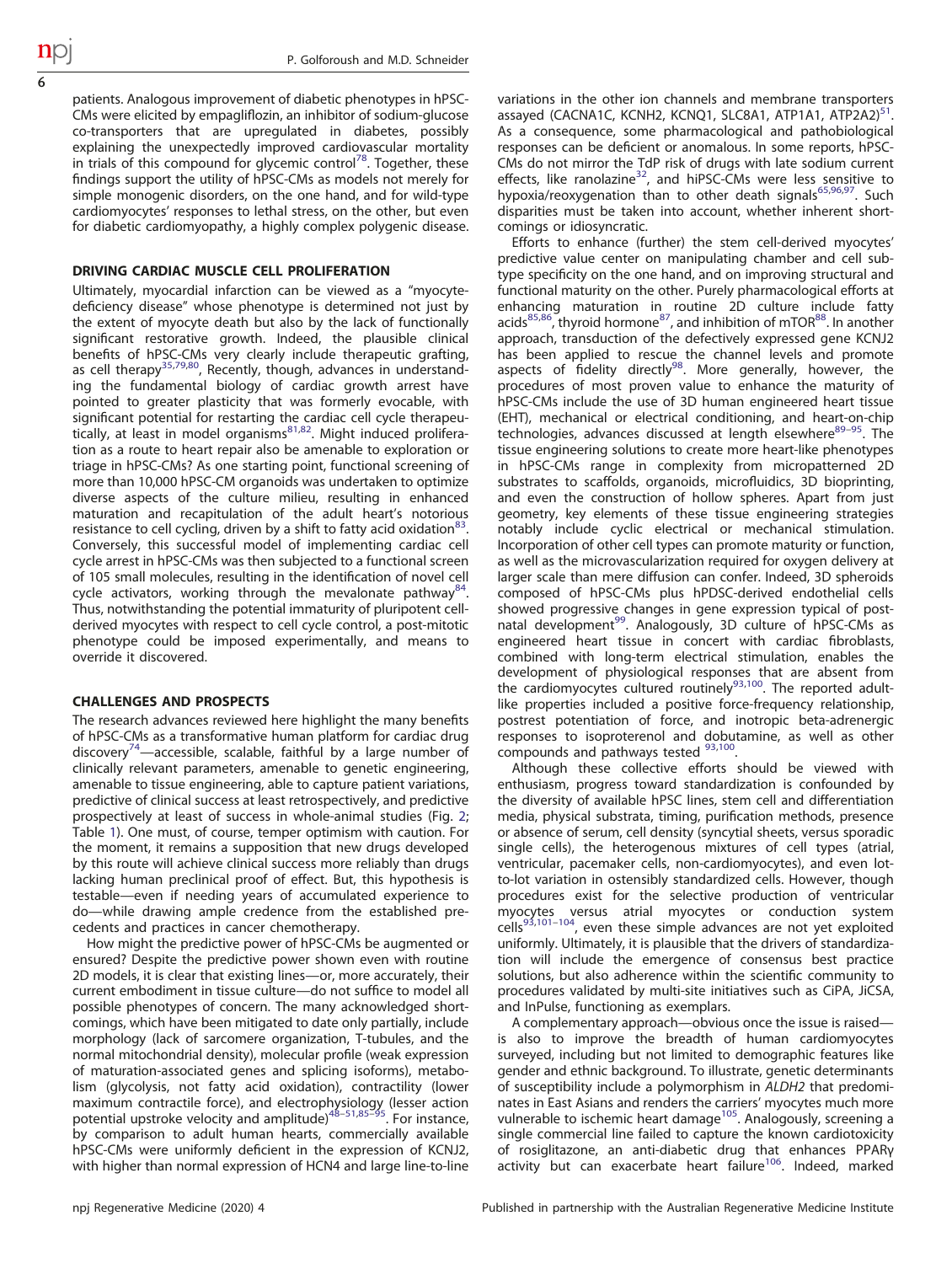<span id="page-6-0"></span>inter-patient variation was later found in the response of hPSC-CMs to rosiglitazone, including adverse effects on reactive oxygen and nitrogen species, associated with divergent transcriptomic signatures that relate to NRF2-mediated oxidative stress<sup>31</sup>. A third demographic axis, aging, may be resistant to capture in hPSCderived models, given the rejuvenation signature imparted by reprogramming to a primitive, pluripotent state; this aspect might be addressable using directly induced cardiomyocytes, instead $107,108$  $107,108$  $107,108$ , for which a precedent is the success using forward programming to model age-related neurodegeneration<sup>109</sup>. Much like trials in the real world, clinical trials in a dish may need to take patient recruitment into account—along with their choices of compound, regimen, and readout—in developing robust new counter-measures to combat human heart disease.

Received: 29 October 2019; Accepted: 6 February 2020; Published online: 06 March 2020

#### **REFERENCES**

- 1. GBD 2017 Causes of Death Collaborators. Global, regional, and national disability-adjusted life-years (DALYs) for 359 diseases and injuries and healthy life expectancy (HALE) for 195 countries and territories, 1990-2017: a systematic analysis for the Global Burden of Disease Study 2017. Lancet 392, 1859–1922 (2018).
- 2. GBD 2017 DALYs and HALE Collaborators. Global, regional, and national agesex-specific mortality for 282 causes of death in 195 countries and territories, 1980-2017: a systematic analysis for the Global Burden of Disease Study 2017. Lancet 392, 1736–1788 (2018).
- 3. Fordyce, C. B. et al. Cardiovascular drug development: is it dead or just hibernating? J. Am. Coll. Cardiol. 65, 1567–1582 (2015).
- 4. Gromo, G., Mann, J. & Fitzgerald, J. D. Cardiovascular drug discovery: a perspective from a research-based pharmaceutical company. Cold Spring Harb. Perspect. Med 4, a014092 (2014).
- 5. Packer, M. et al. Angiotensin receptor neprilysin inhibition compared with enalapril on the risk of clinical progression in surviving patients with heart failure. Circulation 131, 54–61 (2015).
- 6. Fox, K., Ford, I., Steg, P. G., Tendera, M. & Ferrari, R. Ivabradine for patients with stable coronary artery disease and left-ventricular systolic dysfunction (BEAU-TIFUL): a randomised, double-blind, placebo-controlled trial. Lancet 372, 807–816 (2008).
- 7. Swedberg, K. et al. Effects on outcomes of heart rate reduction by ivabradine in patients with congestive heart failure: is there an influence of beta-blocker dose?: findings from the SHIFT (Systolic Heart failure treatment with the I(f) inhibitor ivabradine Trial) study. J. Am. Coll. Cardiol. 59, 1938-1945 (2012).
- 8. Pennell, D. J. et al. Cardiovascular function and treatment in beta-thalassemia major: a consensus statement from the American Heart Association. Circulation 128, 281–308 (2013).
- 9. Maurer, M. S. et al. Tafamidis in transthyretin amyloid cardiomyopathy: effects on transthyretin stabilization and clinical outcomes. Circ. Heart Fail. 8, 519-526  $(2015)$
- 10. Heusch, G. Cardioprotection: chances and challenges of its translation to the clinic. Lancet 381, 166–175 (2013).
- 11. Hausenloy, D. J. & Yellon, D. M. Targeting myocardial reperfusion Injury–the search continues. N. Engl. J. Med. 373, 1073-1075 (2015).
- 12. Piot, C. et al. Effect of cyclosporine on reperfusion injury in acute myocardial infarction. N. Engl. J. Med. 359, 473–481 (2008).
- 13. Lincoff, A. M. et al. Inhibition of delta-protein kinase C by delcasertib as an adjunct to primary percutaneous coronary intervention for acute anterior STsegment elevation myocardial infarction: results of the PROTECTION AMI Randomized Controlled Trial. Eur. Heart J. 35, 2516–2523 (2014).
- 14. Newby, L. K. et al. Losmapimod, a novel p38 mitogen-activated protein kinase inhibitor, in non-ST-segment elevation myocardial infarction: a randomised phase 2 trial. Lancet 384, 1187–1195 (2014).
- 15. Ottani, F. et al. Cyclosporine A in reperfused myocardial infarction: the multicenter, controlled, open-label CYCLE trial. J. Am. Coll. Cardiol. 67, 365–374  $(2016)$
- 16. Pammolli, F., Magazzini, L. & Riccaboni, M. The productivity crisis in pharmaceutical R&D. Nat. Rev. Drug Discov. 10, 428–438 (2011).
- 17. Sharma, S. V., Haber, D. A. & Settleman, J. Cell line-based platforms to evaluate the therapeutic efficacy of candidate anticancer agents. Nat. Rev. Cancer 10, 241–253 (2010).
- 18. Gillet, J. P., Varma, S. & Gottesman, M. M. The clinical relevance of cancer cell lines. J. Natl Cancer Inst. 105, 452–458 (2013).
- 19. Gazdar, A. F., Hirsch, F. R. & Minna, J. D. From mice to men and back: an assessment of preclinical model systems for the study of lung cancers. J. Thorac. Oncol. 11, 287–299 (2016).
- 20. Shoemaker, R. H. The NCI60 human tumour cell line anticancer drug screen. Nat. Rev. Cancer 6, 813–823 (2006).
- 21. Rees, M. G. et al. Correlating chemical sensitivity and basal gene expression reveals mechanism of action. Nat. Chem. Biol. 12, 109–116 (2016).
- 22. Ghandi, M. et al. Next-generation characterization of the cancer cell line encyclopedia. Nature 569, 503–508 (2019).
- 23. Matsa, E., Burridge, P. W. & Wu, J. C. Human stem cells for modeling heart disease and for drug discovery. Sci. Transl. Med. 6, 239ps236 (2014).
- 24. Bellin, M., Marchetto, M. C., Gage, F. H. & Mummery, C. L. Induced pluripotent stem cells: the new patient? Nat. Rev. Mol. Cell Biol. 13, 713-726 (2012).
- 25. Gintant, G., Fermini, B., Stockbridge, N. & Strauss, D. The evolving roles of human iPSC-derived cardiomyocytes in drug safety and discovery. Cell Stem Cell 21, 14–17 (2017).
- 26. Sharma, A. et al. High-throughput screening of tyrosine kinase inhibitor cardiotoxicity with human induced pluripotent stem cells. Sci. Transl. Med. 9, eaaf2584 (2017).
- 27. Burridge, P. W. et al. Human induced pluripotent stem cell-derived cardiomyocytes recapitulate the predilection of breast cancer patients to doxorubicininduced cardiotoxicity. Nat. Med. 22, 547–556 (2016).
- 28. Liang, P. et al. Drug screening using a library of human induced pluripotent stem cell-derived cardiomyocytes reveals disease-specific patterns of cardiotoxicity. Circulation 127, 1677–1691 (2013).
- 29. Cameron, B. J. et al. Identification of a Titin-derived HLA-A1-presented peptide as a cross-reactive target for engineered MAGE A3-directed T cells. Sci. Transl. Med. 5, 197ra103 (2013).
- 30. Lee, Y. K. et al. Modeling treatment response for Lamin A/C related dilated cardiomyopathy in human induced pluripotent stem cells. J. Am. Heart Assoc. 6, e005677 (2017).
- 31. Matsa, E. et al. Transcriptome profiling of patient-specific human iPSCcardiomyocytes predicts individual drug safety and efficacy responses in vitro. Cell Stem Cell 19, 311–325 (2016).
- 32. Blinova, K. et al. International multisite study of human-induced pluripotent stem cell-derived cardiomyocytes for drug proarrhythmic potential assessment. Cell Rep. 24, 3582–3592 (2018).
- 33. Mascetti, V. L. & Pedersen, R. A. Human-mouse chimerism validates human stem cell pluripotency. Cell Stem Cell 18, 67–72 (2016).
- 34. Kattman, S. J. et al. Stage-specific optimization of activin/nodal and BMP signaling promotes cardiac differentiation of mouse and human pluripotent stem cell lines. Cell Stem Cell 8, 228–240 (2011).
- 35. Liu, Y. W. et al. Human embryonic stem cell-derived cardiomyocytes restore function in infarcted hearts of non-human primates. Nat. Biotechnol. 36, 597–605 (2018).
- 36. Takahashi, K. et al. Induction of pluripotent stem cells from adult human fibroblasts by defined factors. Cell 131, 861–872 (2007).
- 37. Chen, I. Y., Matsa, E. & Wu, J. C. Induced pluripotent stem cells: at the heart of cardiovascular precision medicine. Nat. Rev. Cardiol. 13, 333–349 (2016).
- 38. Denning, C. et al. Cardiomyocytes from human pluripotent stem cells: from laboratory curiosity to industrial biomedical platform. Biochim. Biophys. Acta 1863, 1728–1748 (2016).
- 39. Gwathmey, J. K., Tsaioun, K. & Hajjar, R. J. Cardionomics: a new integrative approach for screening cardiotoxicity of drug candidates. Expert Opin. Drug Metab. Toxicol. 5, 647–660 (2009).
- 40. Guo, L. et al. Estimating the risk of drug-induced proarrhythmia using human induced pluripotent stem cell-derived cardiomyocytes. Toxicol. Sci. 123, 281–289 (2011).
- 41. Harris, K. et al. Comparison of electrophysiological data from human-induced pluripotent stem cell-derived cardiomyocytes to functional preclinical safety assays. Toxicol. Sci. 134, 412–426 (2013).
- 42. Braam, S. R. et al. Repolarization reserve determines drug responses in human pluripotent stem cell derived cardiomyocytes. Stem Cell Res. 10, 48–56 (2013).
- 43. Gintant, G., Sager, P. T. & Stockbridge, N. Evolution of strategies to improve preclinical cardiac safety testing. Nat. Rev. Drug Discov. 15, 457–471 (2016).
- 44. Sala, L., Bellin, M. & Mummery, C. L. Integrating cardiomyocytes from human pluripotent stem cells in safety pharmacology: has the time come? Br. J. Pharm. 174, 3749–3765 (2017).
- 45. Magdy, T., Schuldt, A. J. T., Wu, J. C., Bernstein, D. & Burridge, P. W. Human induced pluripotent stem cell (hiPSC)-derived cells to assess drug cardiotoxicity: opportunities and problems. Annu. Rev. Pharm. Toxicol. 58, 83–103 (2018).
- 46. Yamazaki, D. et al. Proarrhythmia risk prediction using human induced pluripotent stem cell-derived cardiomyocytes. J. Pharm. Sci. 136, 249-256 (2018).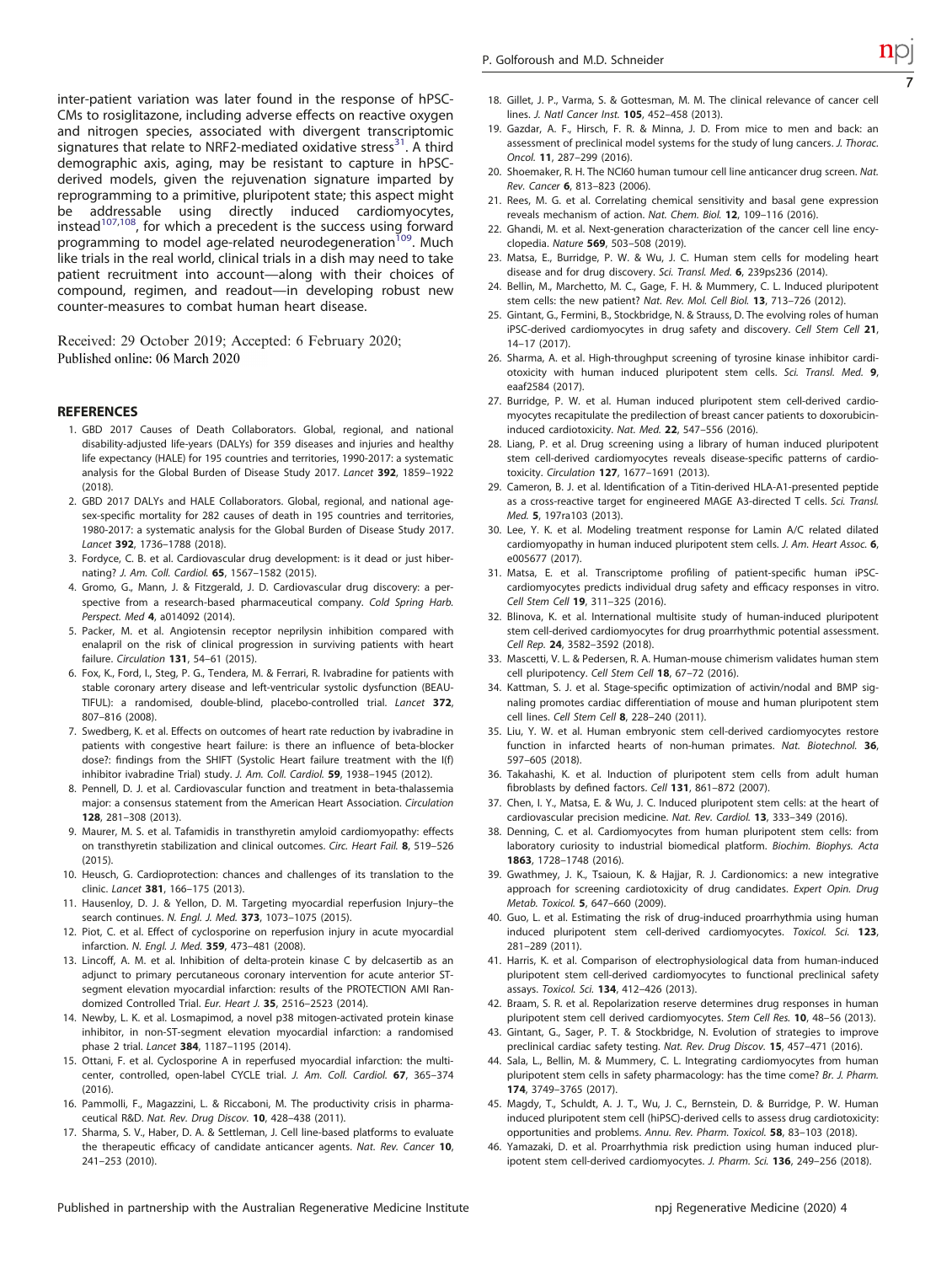- <span id="page-7-0"></span>47. Kanda, Y., Yamazaki, D., Osada, T., Yoshinaga, T. & Sawada, K. Development of torsadogenic risk assessment using human induced pluripotent stem cellderived cardiomyocytes: Japan iPS Cardiac Safety Assessment (JiCSA) update. J. Pharm. Sci. 138, 233–239 (2018).
- 48. Patel, A. K. et al. A defined synthetic substrate for serum-free culture of human stem cell derived cardiomyocytes with improved functional maturity identified using combinatorial materials microarrays. Biomaterials 61, 257–265 (2015).
- 49. Sala, L. et al. MUSCLEMOTION: a versatile open software tool to quantify cardiomyocyte and cardiac muscle contraction in vitro and in vivo. Circ. Res. 122, e5–e16 (2018).
- 50. Ulmer, B. M. et al. Contractile work contributes to maturation of energy metabolism in hiPSC-derived cardiomyocytes. Stem Cell Rep. 10, 834–847 (2018).
- 51. Kodama, M. et al. Systematic expression analysis of genes related to generation of action potentials in human iPS cell-derived cardiomyocytes. J. Pharm. Sci. 140, 325–330 (2019).
- 52. Zhang, S. et al. Identification of the molecular basis of doxorubicin-induced cardiotoxicity. Nat. Med. 18, 1639–1642 (2012).
- 53. Maillet, A. et al. Modeling doxorubicin-induced cardiotoxicity in human pluripotent stem cell derived-cardiomyocytes. Sci. Rep. 6, 25333 (2016).
- 54. Sharma, A. et al. Use of human induced pluripotent stem cell-derived cardiomyocytes to assess drug cardiotoxicity. Nat. Protoc. 13, 3018–3041 (2018).
- 55. Kitani, T. et al. Human-induced pluripotent stem cell model of trastuzumabinduced cardiac dysfunction in patients with breast cancer. Circulation 139, 2451–2465 (2019).
- 56. Wang, H. et al. Adaptation of human iPSC-derived cardiomyocytes to tyrosine kinase inhibitors reduces acute cardiotoxicity via metabolic reprogramming. Cell Syst. 8, 412–426 (2019).
- 57. Karwi, Q. G., Uddin, G. M., Ho, K. L. & Lopaschuk, G. D. Loss of metabolic flexibility in the failing heart. Front. Cardiovasc. Med. 5, 68 (2018).
- 58. Reynolds, J. G. et al. HER2-targeted liposomal doxorubicin displays enhanced anti-tumorigenic effects without associated cardiotoxicity. Toxicol. Appl. Pharm. 262, 1–10 (2012).
- 59. Munster, P. et al. Safety and pharmacokinetics of MM-302, a HER2-targeted antibody-liposomal doxorubicin conjugate, in patients with advanced HER2 positive breast cancer: a phase 1 dose-escalation study. Br. J. Cancer 119, 1086–1093 (2018).
- 60. Mehta, A. et al. Identification of a targeted and testable antiarrhythmic therapy for long-QT syndrome type 2 using a patient-specific cellular model. Eur. Heart J. 39, 1446–1455 (2018).
- 61. Schwartz, P. J. et al. From patient-specific induced pluripotent stem cells to clinical translation in long QT syndrome Type 2. Eur. Heart J. 40, 1832–1836  $(2019)$
- 62. Sharma, A. et al. Human induced pluripotent stem cell-derived cardiomyocytes as an in vitro model for coxsackievirus B3-induced myocarditis and antiviral drug screening platform. Circ. Res. 115, 556–566 (2014).
- 63. Mueller, C. et al. Heart failure association of the European Society of Cardiology practical guidance on the use of natriuretic peptide concentrations. Eur. J. Heart Fail. 21, 715–731 (2019).
- 64. Carlson, C. et al. Phenotypic screening with human iPS cell-derived cardiomyocytes: HTS-compatible assays for interrogating cardiac hypertrophy. J. Biomol. Screen. **18**, 1203-1211 (2013).
- 65. Fiedler, L. R. et al. MAP4K4 inhibition promotes survival of human stem cellderived cardiomyocytes and reduces infarct size in vivo. Cell Stem Cell 24, 579–591 (2019).
- 66. Wu, C., Watts, M. E. & Rubin, L. L. MAP4K4 activation mediates motor neuron degeneration in amyotrophic lateral sclerosis. Cell Rep. 26, 1143–1156 (2019).
- 67. Larhammar, M., Huntwork-Rodriguez, S., Rudhard, Y., Sengupta-Ghosh, A. & Lewcock, J. W. The Ste20 family kinases MAP4K4, MINK1 and TNIK, converge to regulate stress induced JNK signaling in neurons. J. Neurosci. 37, 11074–11084 (2017).
- 68. Roth Flach, R. J. et al. Endothelial protein kinase MAP4K4 promotes vascular inflammation and atherosclerosis. Nat. Commun. 6, 8995 (2015).
- 69. Chuang, H. C. et al. HGK/MAP4K4 deficiency induces TRAF2 stabilization and Th17 differentiation leading to insulin resistance. Nat. Commun. 5, 4602 (2014).
- 70. Meng, Z. et al. MAP4K family kinases act in parallel to MST1/2 to activate LATS1/ 2 in the Hippo pathway. Nat. Commun. 6, 8357 (2015).
- 71. Weinberger, F., Mannhardt, I. & Eschenhagen, T. Engineering cardiac muscle tissue: A maturating field of research. Circ. Res. 120, 1487-1500 (2017)
- 72. Ibanez, B. et al. Effect of early metoprolol on infarct size in ST-segment-elevation myocardial infarction patients undergoing primary percutaneous coronary intervention: the Effect of Metoprolol in Cardioprotection During an Acute Myocardial Infarction (METOCARD-CNIC) trial. Circulation 128, 1495–1503 (2013).
- 73. Pizarro, G. et al. Long-term benefit of early pre-reperfusion metoprolol administration in patients with acute myocardial infarction: results from the

METOCARD-CNIC trial (Effect of Metoprolol in Cardioprotection During an Acute Myocardial Infarction). J. Am. Coll. Cardiol. 63, 2356–2362 (2014).

- 74. Friese, A. et al. The convergence of stem cell technologies and phenotypic drug discovery. Cell Chem. Biol. 26, 1050–1066 (2019).
- 75. Kirby, R. J. et al. Discovery of novel small-molecule inducers of heme oxygenase-1 that protect human iPSC-derived cardiomyocytes from oxidative stress. J. Pharm. Exp. Ther. 364, 87–96 (2018).
- 76. Kane, A. et al. Cardioprotective Inhibitors of Reperfusion Injury (National Center for Biotechnology Information, 2010).
- 77. Drawnel, F. M. et al. Disease modeling and phenotypic drug screening for diabetic cardiomyopathy using human induced pluripotent stem cells. Cell Rep. 9, 810–821 (2014).
- 78. Ng, K. M. et al. Empagliflozin ammeliorates high glucose induced-cardiac dysfuntion in human iPSC-derived cardiomyocytes. Sci. Rep. 8, 14872 (2018).
- 79. Chong, J. J. et al. Human embryonic-stem-cell-derived cardiomyocytes regenerate non-human primate hearts. Nature 510, 273–277 (2014).
- 80. Chen, H., Zhang, A. & Wu, J. C. Harnessing cell pluripotency for cardiovascular regenerative medicine. Nat. Biomed. Eng. 2, 392–398 (2018).
- 81. Li, M. & Izpisua Belmonte, J. C. Mending a faltering heart. Circ. Res. 118, 344-351  $(2016)$
- 82. Heallen, T. R., Kadow, Z. A., Kim, J. H., Wang, J. & Martin, J. F. Stimulating cardiogenesis as a treatment for heart failure. Circ. Res. 124, 1647–1657 (2019).
- 83. Mills, R. J. et al. Functional screening in human cardiac organoids reveals a metabolic mechanism for cardiomyocyte cell cycle arrest. Proc. Natl Acad. Sci. USA 114, E8372–E8381 (2017).
- 84. Mills, R. J. et al. Drug screening in human PSC-cardiac organoids identifies proproliferative compounds acting via the mevalonate pathway. Cell Stem Cell 24, 895–907.e896 (2019).
- 85. Kim, C. et al. Studying arrhythmogenic right ventricular dysplasia with patientspecific iPSCs. Nature 494, 105–110 (2013).
- 86. Horikoshi, Y. et al. Fatty acid-treated induced pluripotent stem cell-derived human cardiomyocytes exhibit adult cardiomyocyte-like energy metabolism phenotypes. Cells 8, 1095 (2019).
- 87. Parikh, S. S. et al. Thyroid and glucocorticoid hormones promote functional Ttubule development in human-induced pluripotent stem cell-derived cardiomyocytes. Circ. Res. 121, 1323–1330 (2017).
- 88. Garbern, J. C. et al. Inhibition of mTOR signaling enhances maturation of cardiomyocytes derived from human induced pluripotent stem cells via p53 induced quiescence. Circulation 141, 285–300 (2019).
- 89. Lemoine, M. D. et al. Human iPSC-derived cardiomyocytes cultured in 3D engineered heart tissue show physiological upstroke velocity and sodium current density. Sci. Rep. 7, 5464 (2017).
- 90. Tiburcy, M. et al. Defined engineered human myocardium with advanced maturation for applications in heart failure modeling and repair. Circulation 135, 1832–1847 (2017).
- 91. Wang, G. et al. Modeling the mitochondrial cardiomyopathy of Barth syndrome with induced pluripotent stem cell and heart-on-chip technologies. Nat. Med. 20, 616–623 (2014).
- 92. Ronaldson-Bouchard, K. et al. Advanced maturation of human cardiac tissue grown from pluripotent stem cells. Nature 556, 239–243 (2018).
- 93. Zhao, Y. et al. A platform for generation of chamber-specific cardiac tissues and disease modeling. Cell 176, 913–927 (2019).
- 94. MacQueen, L. A. et al. A tissue-engineered scale model of the heart ventricle. Nat. Biomed. Eng. 2, 930–941 (2018).
- 95. Feric, N. T. & Radisic, M. Maturing human pluripotent stem cell-derived cardiomyocytes in human engineered cardiac tissues. Adv. Drug Deliv. Rev. 96, 110–134 (2016).
- 96. Chen, T. & Vunjak-Novakovic, G. In vitro models of ischemia-reperfusion injury. Regen. Eng. Transl. Med. 4, 142–153 (2018).
- 97. Hidalgo, A. et al. Modelling ischemia-reperfusion injury (IRI) in vitro using metabolically matured induced pluripotent stem cell-derived cardiomyocytes. APL Bioeng. 2, 026102 (2018).
- 98. Li, M. et al. Overexpression of KCNJ2 in induced pluripotent stem cell-derived cardiomyocytes for the assessment of QT-prolonging drugs. J. Pharm. Sci. 134, 75–85 (2017).
- 99. Giacomelli, E. et al. Three-dimensional cardiac microtissues composed of cardiomyocytes and endothelial cells co-differentiated from human pluripotent stem cells. Development 144, 1008–1017 (2017).
- 100. Feric, N. T. et al. Engineered cardiac tissues generated in the Biowire II: a platform for human-based drug discovery. Toxicol. Sci. 172, 89-97 (2019).
- 101. Weng, Z. et al. A simple, cost-effective but highly efficient system for deriving ventricular cardiomyocytes from human pluripotent stem cells. Stem Cells Dev. 23, 1704–1716 (2014).